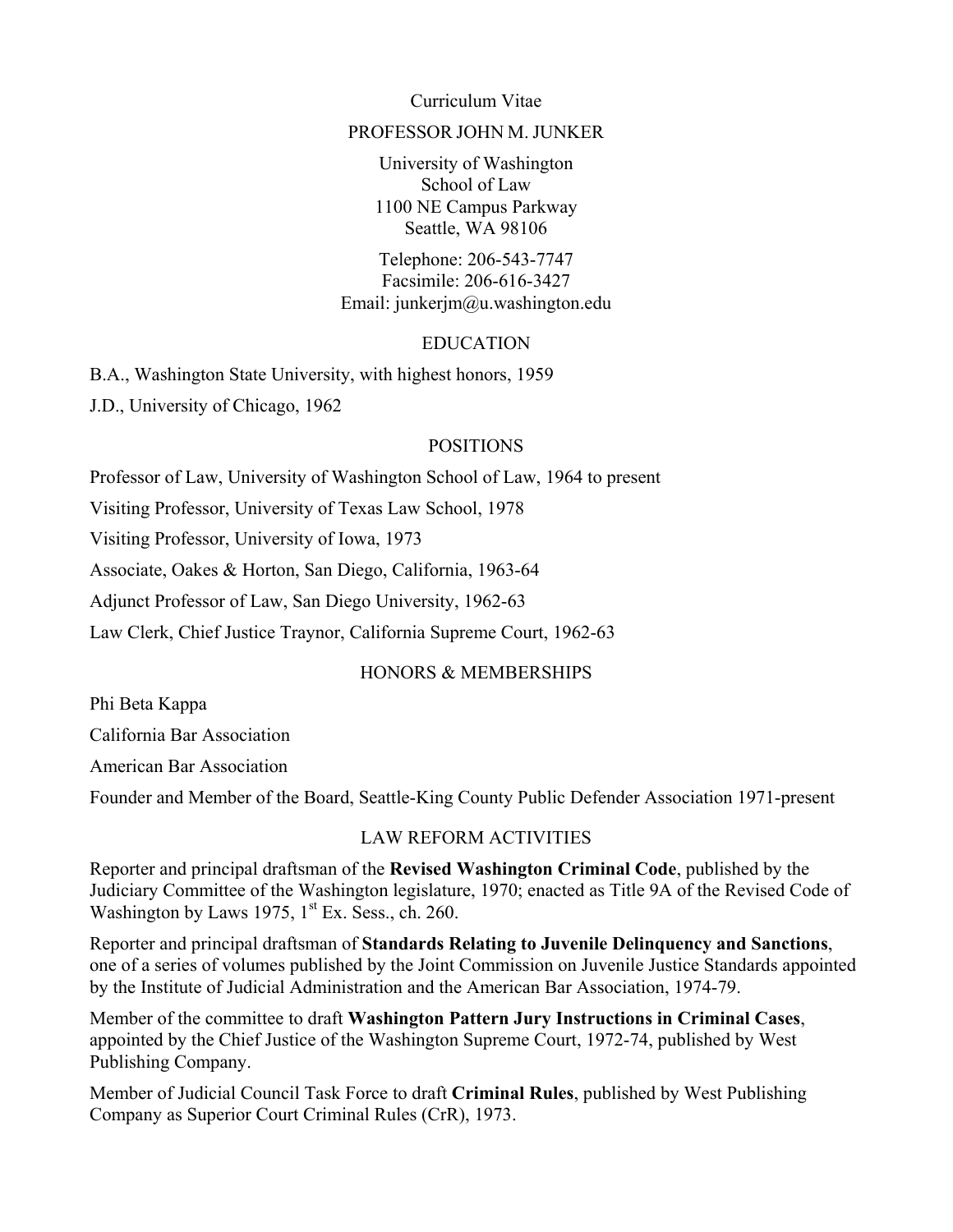## PUBLICATIONS

Bellevue v. Henderson, Nos. 48187-48191, King County Superior Court, Petitioner's Brief (constitutionality of Bellevue, Washington, suspicious loitering ordinance).

*In re Hawkins*, Washington Supreme Court, Petition for writ of *habeas corpus* and Petitioner's Brief (constitutionality of imposition of death sentence) argued May 26, 1969.

*In re Honore*, Washington Supreme Court, Petitioner's Brief (right to counsel in *habeas corpus* proceedings) decided, en banc, November 15, 1968.

(With Ed Wood) *In re Riggins*, Washington Supreme Court, Petitioner's Brief (constitutional rights of parolee during revocation proceedings) decided, en banc, January 30, 1969.

Respondent's Brief, *Seattle v. Hendrix*, right to counsel in misdemeanor cases; pending before Washington Supreme Court.

Defendant's Memorandum of Points and Authorities, *Seattle v. Wagner & Farebrother*; constitutionality of Seattle loitering ordinance.

Comment, "Multiple Offenses and Multiple Penalties Under the Federal Narcotics Law," 28 *U. Chi. L. Rev*. 308 (1961).

Comment, "Probationer's Right to Appeal; Appellant's Right to Probation," 28 *U. Chi. L. Rev.* 751 (1961).

Report of King County Survey Regarding the Need for Counsel Provided by the State: The Extent to which the Need is Currently Being Met; and an Estimate of the Deficit. (30 pp. mimeo, with 65 pp. Appendixes of data), 1966. Reprinted in part in Defender Office Organization Manual. Chicago: National Legal Aid and Defender Association, 1966.

"Gideon's Trumpet." *San Diego Law Review*. 182. 1965 (Book Review).

"Police Interrogation -- Beyond Escabedo." *Law Alumnus Magazine*. Spring, 1966.

The Uses and Value of Evidence Derived from Police Interrogation; An Empirical Study (1966).

Criminal Procedure Materials, 1967 (Mimeo., 320 pp.).

Criminal Procedure Materials, 1968 (Mimeo., 458 pp.) Complete Revision.

Chapter on Criminal Procedure prepared for Washington State Magistrates Association for inclusion in a manual for inferior court judges. (Summer, 1968).

Readings and Materials on Official Control of Deviant Behavior, (1968-69) (with Travis Hirschi, Asst. Prof. of Sociology).

Poverty and the Administration of Criminal Justice (Mimeo, 76 pp.) (1968) (Revised, 1969, for Arts and Sciences course).

"Nixon's Appointments to Court Threaten Rights of Defendants," *Civil Liberties* 4 (Vol. 1, No. 2, June 1969) (Newspaper).

"The Right to Counsel in Misdemeanor Cases," 43 *Wash. L. Rev.* 685 (1968).

With Luvern V. Rieke, *Evaluation of Legal Services for the Poor* (Research Report published by the University of Washington, 1968).

With Ronald L. Akers, *Crime, Law and Correction: Assessment and Recommendations* (Monograph published by the Washington Judicial Council, 1969).